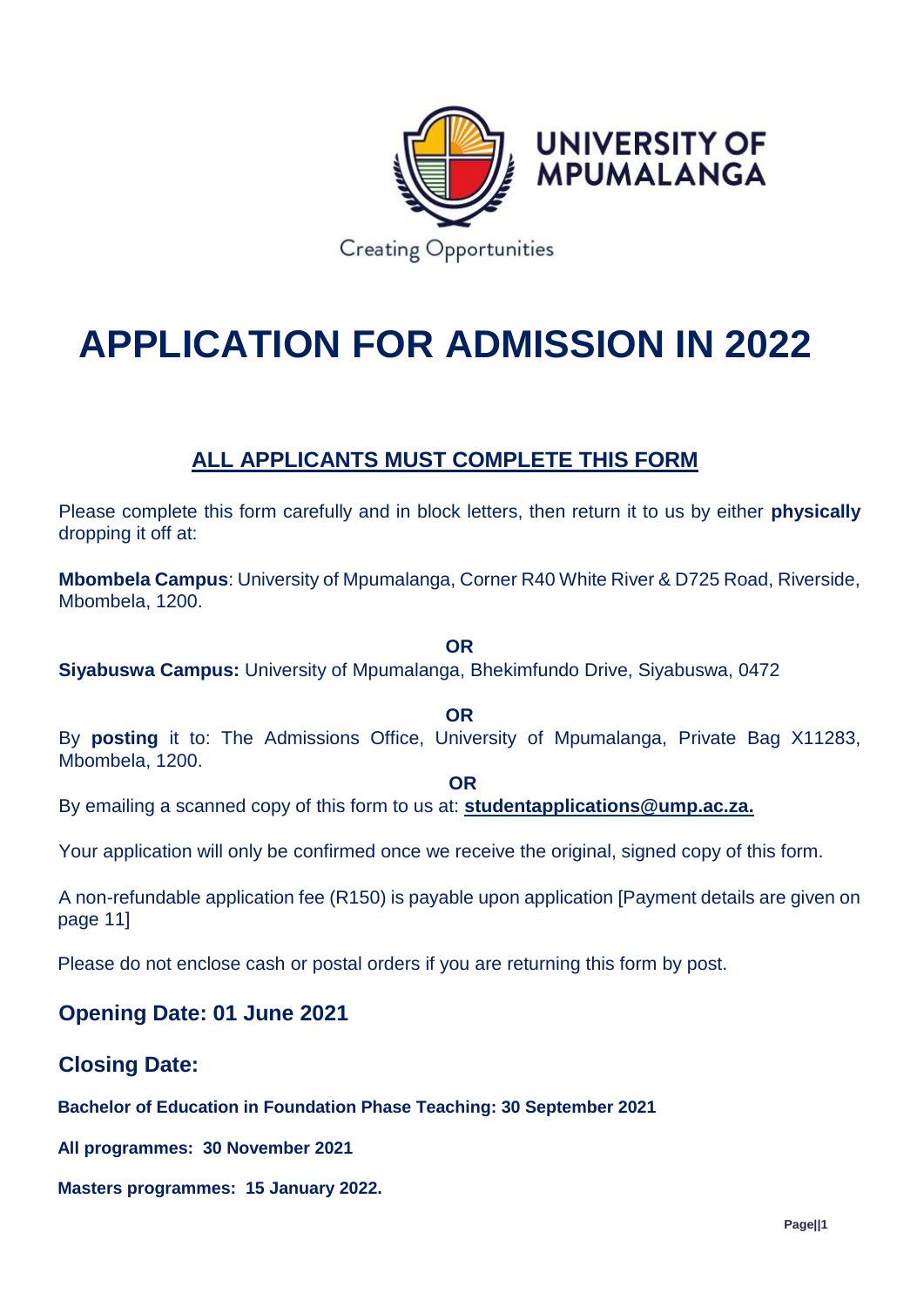## **SECTION A STUDY PROGRAMMES**

# **\_\_\_\_\_\_\_\_\_\_\_\_\_\_\_\_\_\_\_\_\_\_\_\_\_\_\_\_\_\_\_\_\_\_\_\_\_\_\_\_\_\_\_\_\_\_\_\_\_\_\_\_\_\_\_\_\_\_\_\_\_\_\_\_\_\_\_\_\_\_\_\_\_\_\_\_\_\_\_\_\_\_\_\_ Higher certificate** Higher Certificate in Information Communication Technology in User Support **Diplomas** Diploma in Agriculture in Plant Production Diploma in Nature Conservation Diploma in Animal Production Diploma in Hospitality Management Diploma in Information Communication Technology in Applications Development **Advanced Diplomas** Advanced Diploma in Agriculture in Agricultural Extension Advanced Diploma in Nature Conservation Advanced Diploma in Agriculture in Post-Harvest Technology Advanved Diploma in Agricultural Production Management Advanced Diploma in Hospitality Management Advanced Diploma in Information Technolgy in Applications Development **Bachelors degrees** Bachelor of Development Studies Bachelor of Education in Foundation Phase Teaching ( Only at Siyabuswa Campus ) Bachelor of Agriculture in Agricultural Extension and Rural Resource Management Bachelor of Information and Communication Technology Bachelor of Science in Agriculture Bachelor of Science (General) Bachelor of Environmental Sciences Bachelor of Commerce (General) Bachelor of Arts (General) Bachelor of Admistration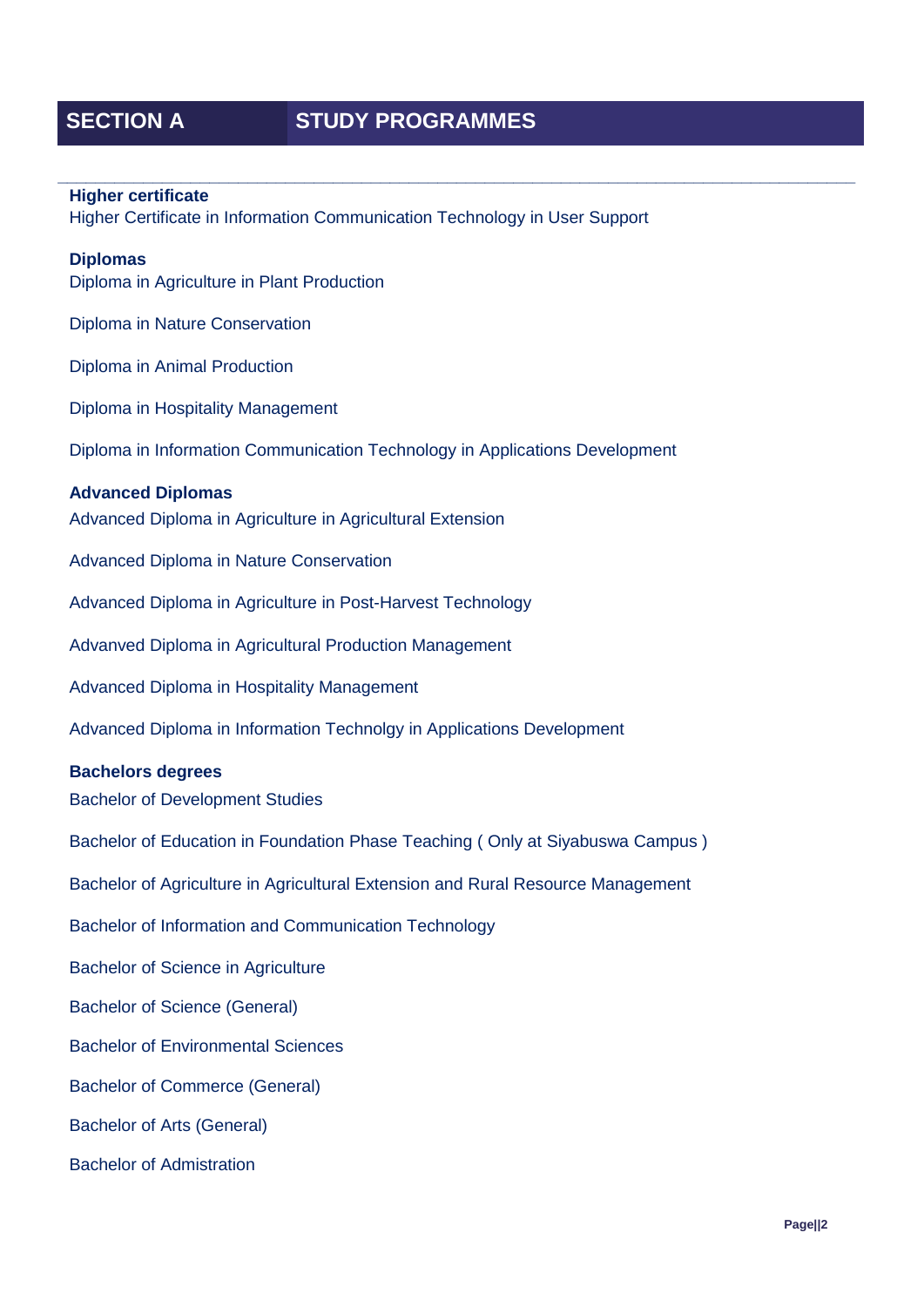#### **Honours Degrees**

Bachelor of Commerce Honours in Economics Barchelor of Arts Honours in Geography Barchelor of Arts Honours in English Barchelor of Arts Honours in Sociology Barchelor of Arts Honours in Psychology Barchelor of Arts Honours in Industrial Psychology Barchelor of Arts Honours in SiSwati Bachelor of Development Studies Honours Bachelor of Agriculture Honours in Agricultural Extension and Rural Resource Management **Postgraduate Diplomas** Postgraduate Diploma in Information and Communication Technology Postgraduate Diploma in Nature Conservation **Masters** Master of Development Studies Master of Education in Early Childhood Education Master of Agriculture

Master of Agriculture in Agricultural Extension

Master of Science

**Please indicate 1st choice Please indicate 2nd choice**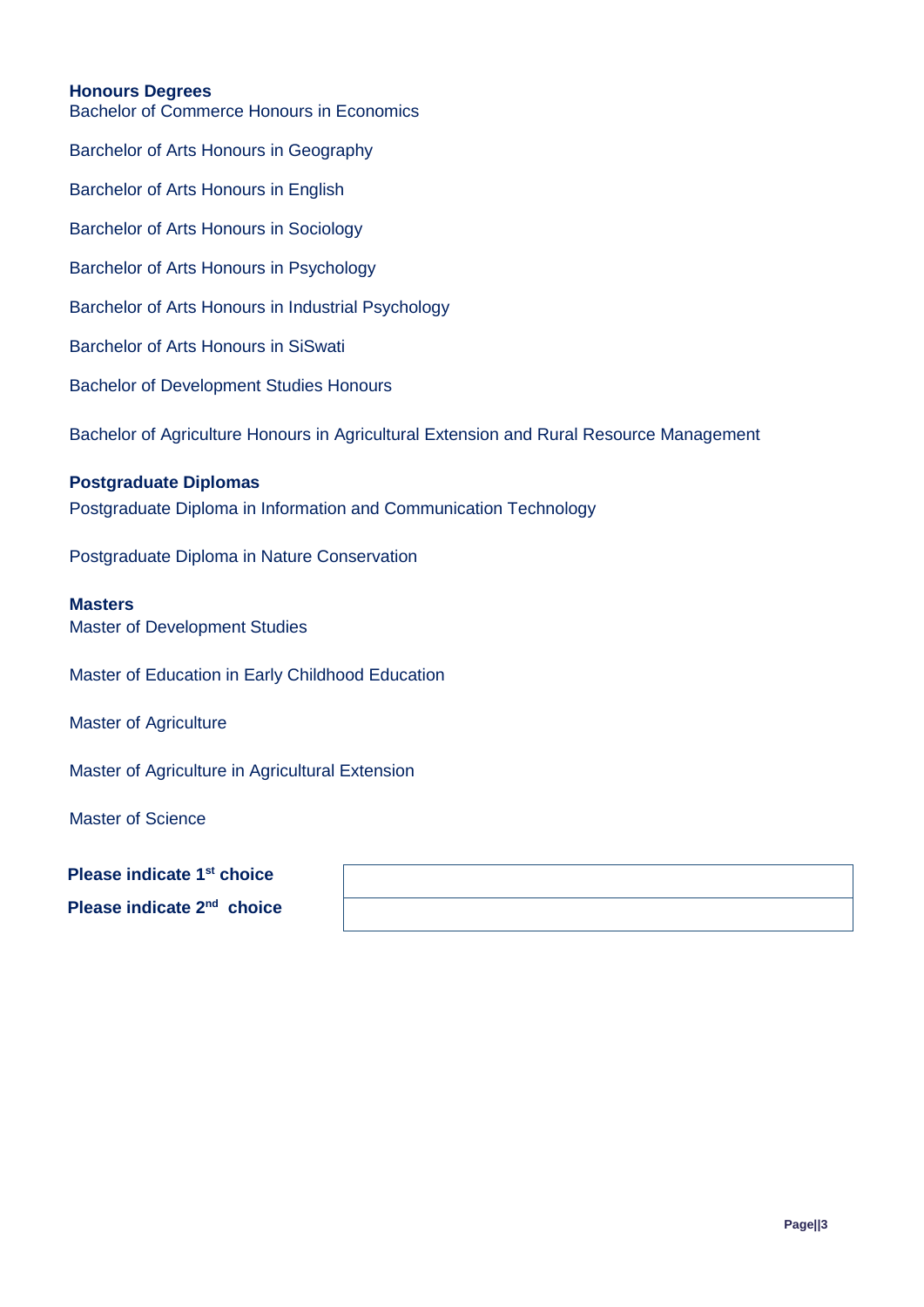# **SECTION B PERSONAL DETAILS**

#### **1. PERSONAL DETAILS**

| Gender(Please tick) $\checkmark$                                                                           | <b>Male</b> |   |   |            |                  | <b>Female</b> |   |   |   |              |           |  |  |  |  |
|------------------------------------------------------------------------------------------------------------|-------------|---|---|------------|------------------|---------------|---|---|---|--------------|-----------|--|--|--|--|
| <b>Title</b>                                                                                               | Mr          |   |   | <b>Mrs</b> |                  | <b>Miss</b>   |   |   |   | <b>Other</b> |           |  |  |  |  |
| <b>Initials</b>                                                                                            |             |   |   |            |                  |               |   |   |   |              |           |  |  |  |  |
| <b>Last Name/Surname</b>                                                                                   |             |   |   |            |                  |               |   |   |   |              |           |  |  |  |  |
| <b>Full Name(s)</b>                                                                                        |             |   |   |            |                  |               |   |   |   |              |           |  |  |  |  |
| Date of Birth                                                                                              |             |   |   |            |                  |               |   |   |   |              |           |  |  |  |  |
|                                                                                                            |             | D | D | M          | $\boldsymbol{M}$ | Y             | Y | Y | Y |              |           |  |  |  |  |
| 2. CITIZENSHIP                                                                                             |             |   |   |            |                  |               |   |   |   |              |           |  |  |  |  |
| Are you a South African citizen or permanent<br>resident? (Please tick) √                                  |             |   |   |            |                  | <b>Yes</b>    |   |   |   |              | <b>No</b> |  |  |  |  |
| If yes, please provide your South African ID<br><b>Number</b>                                              |             |   |   |            |                  |               |   |   |   |              |           |  |  |  |  |
| If not a South African citizen or permanent<br>resident, please provide your passport number               |             |   |   |            |                  |               |   |   |   |              |           |  |  |  |  |
| If not a South African citizen or permanent resident, state the country where you have permanent residence |             |   |   |            |                  |               |   |   |   |              |           |  |  |  |  |
|                                                                                                            |             |   |   |            |                  |               |   |   |   |              |           |  |  |  |  |

**\_\_\_\_\_\_\_\_\_\_\_\_\_\_\_\_\_\_\_\_\_\_\_\_\_\_\_\_\_\_\_\_\_\_\_\_\_\_\_\_\_\_\_\_\_\_\_\_\_\_\_\_\_\_\_\_\_\_\_\_\_\_\_\_\_\_\_\_\_\_\_\_\_\_\_\_\_\_\_\_\_\_\_\_**

(A certified copy of your ID/ Passport must accompany this form)

#### **3. CONTACT DETAILS**

|  |                    |   | All your details must be provided accurately and in full |  |  |  |             |   |                                          |  |  |
|--|--------------------|---|----------------------------------------------------------|--|--|--|-------------|---|------------------------------------------|--|--|
|  |                    |   |                                                          |  |  |  |             |   |                                          |  |  |
|  |                    |   |                                                          |  |  |  |             |   |                                          |  |  |
|  |                    |   |                                                          |  |  |  |             |   |                                          |  |  |
|  |                    |   |                                                          |  |  |  |             |   |                                          |  |  |
|  |                    |   |                                                          |  |  |  |             |   |                                          |  |  |
|  |                    |   |                                                          |  |  |  |             |   |                                          |  |  |
|  |                    | ۰ |                                                          |  |  |  |             | ۰ |                                          |  |  |
|  |                    |   |                                                          |  |  |  |             |   |                                          |  |  |
|  | <b>Cell Number</b> |   |                                                          |  |  |  | Home number |   | <b>Postal code</b><br><b>Postal code</b> |  |  |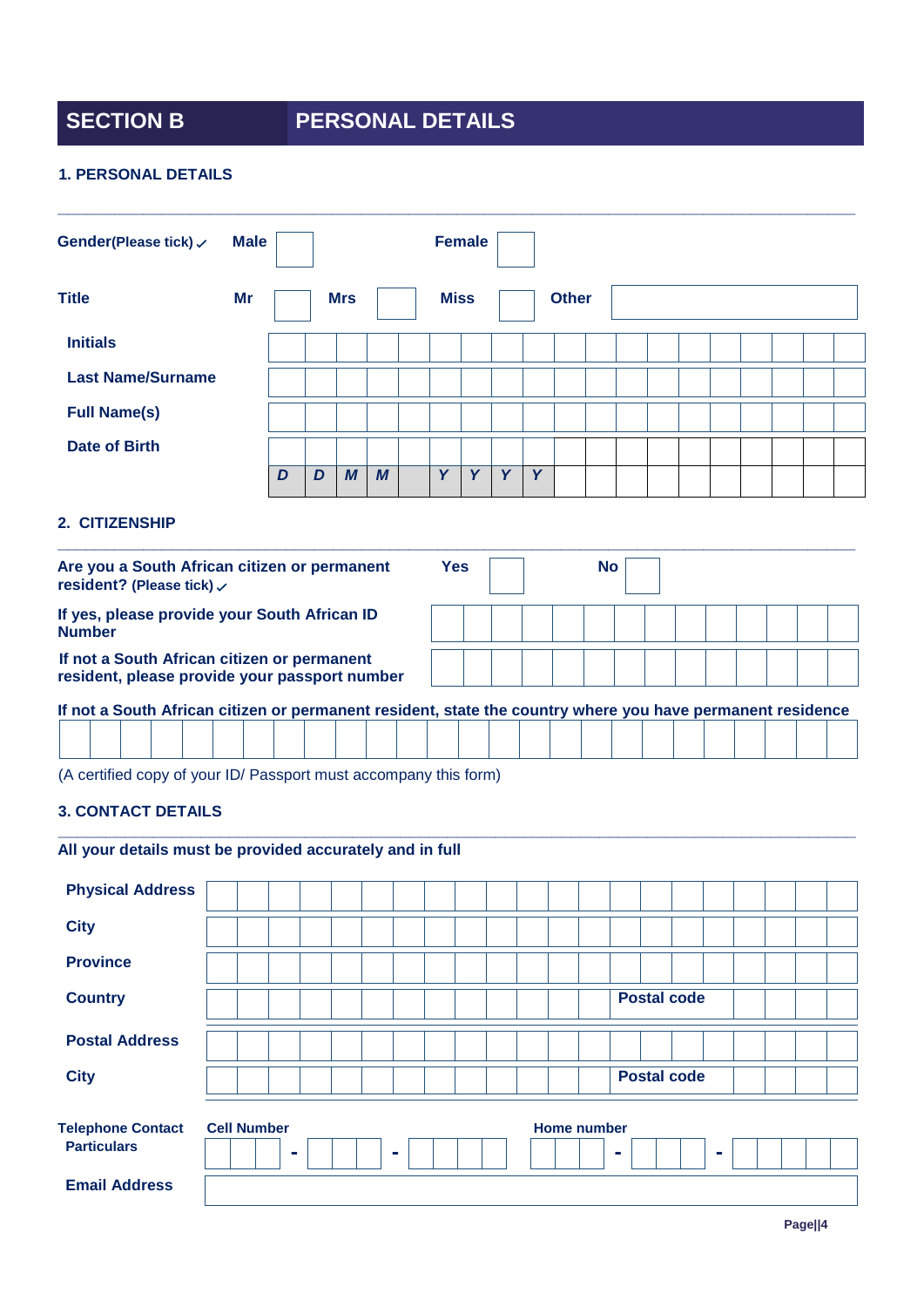#### **4. GENERAL PERSONAL INFORMATION**

| <b>Population Group</b>                | <b>African</b>                 | <b>Coloured</b>  | <b>White</b>    | <b>Indian</b>     | <b>Chinese</b>   | <b>Other</b>    |
|----------------------------------------|--------------------------------|------------------|-----------------|-------------------|------------------|-----------------|
|                                        |                                |                  |                 |                   |                  |                 |
|                                        |                                |                  |                 |                   |                  |                 |
| <b>Marital Status</b>                  | <b>Single</b>                  | <b>Married</b>   | <b>Widow/er</b> | <b>Divorced</b>   | <b>Separated</b> |                 |
|                                        |                                |                  |                 |                   |                  |                 |
| <b>Home Language</b>                   | <b>English</b>                 | <b>Afrikaans</b> | <b>isiZulu</b>  | <b>isiNdebele</b> | <b>Sepedi</b>    | <b>Xitsonga</b> |
|                                        |                                |                  |                 |                   |                  |                 |
|                                        | <b>Sesotho</b>                 | <b>Setswana</b>  | siSwati         | <b>isiXhosa</b>   | <b>Tshivenda</b> |                 |
|                                        | <b>Other (Please specify):</b> |                  |                 |                   |                  |                 |
|                                        |                                |                  |                 |                   |                  |                 |
| <b>Religious</b><br><b>Affiliation</b> | <b>Christianity</b>            | <b>Hindu</b>     | <b>Jewish</b>   | <b>Muslim</b>     | <b>African</b>   | <b>None</b>     |
| (Optional)                             | <b>Other (Please specify):</b> |                  |                 |                   |                  |                 |

**\_\_\_\_\_\_\_\_\_\_\_\_\_\_\_\_\_\_\_\_\_\_\_\_\_\_\_\_\_\_\_\_\_\_\_\_\_\_\_\_\_\_\_\_\_\_\_\_\_\_\_\_\_\_\_\_\_\_\_\_\_\_\_\_\_\_\_\_\_\_\_\_\_\_\_\_\_\_\_\_\_\_\_\_**

Note that this information is required for statistical purposes (please tick $\checkmark$ )

#### **Disability:**

(Please indicate your disability and /or special needs so that we can accommodate your needs as far as possible).

#### **Disability or Special Needs**

| <b>Blind</b>  | <b>Partially sighted</b>          | <b>Impaired Mobility</b>                                       |
|---------------|-----------------------------------|----------------------------------------------------------------|
| Quadriplegic  | <b>Paraplegic</b>                 | <b>Partial Hearing</b>                                         |
| <b>Deaf</b>   | <b>Attention Deficit Disorder</b> | <b>Attention</b> Deficit with<br><b>Hyperactivity Disorder</b> |
| <b>Speech</b> | <b>Learning Disability</b>        | <b>Dyslexeia</b>                                               |

#### **Sports/ Societies Involvement:**

**(**Please indicate the sport you formally participate in and the level of your participation)

| <b>Sport</b>     | (Junior/Senior School, Junior/Senior Club,<br>Junior/Senior Provincial Junior/Senior National) |
|------------------|------------------------------------------------------------------------------------------------|
|                  |                                                                                                |
|                  |                                                                                                |
|                  |                                                                                                |
| <b>Societies</b> | <b>Type of involvements</b>                                                                    |
|                  |                                                                                                |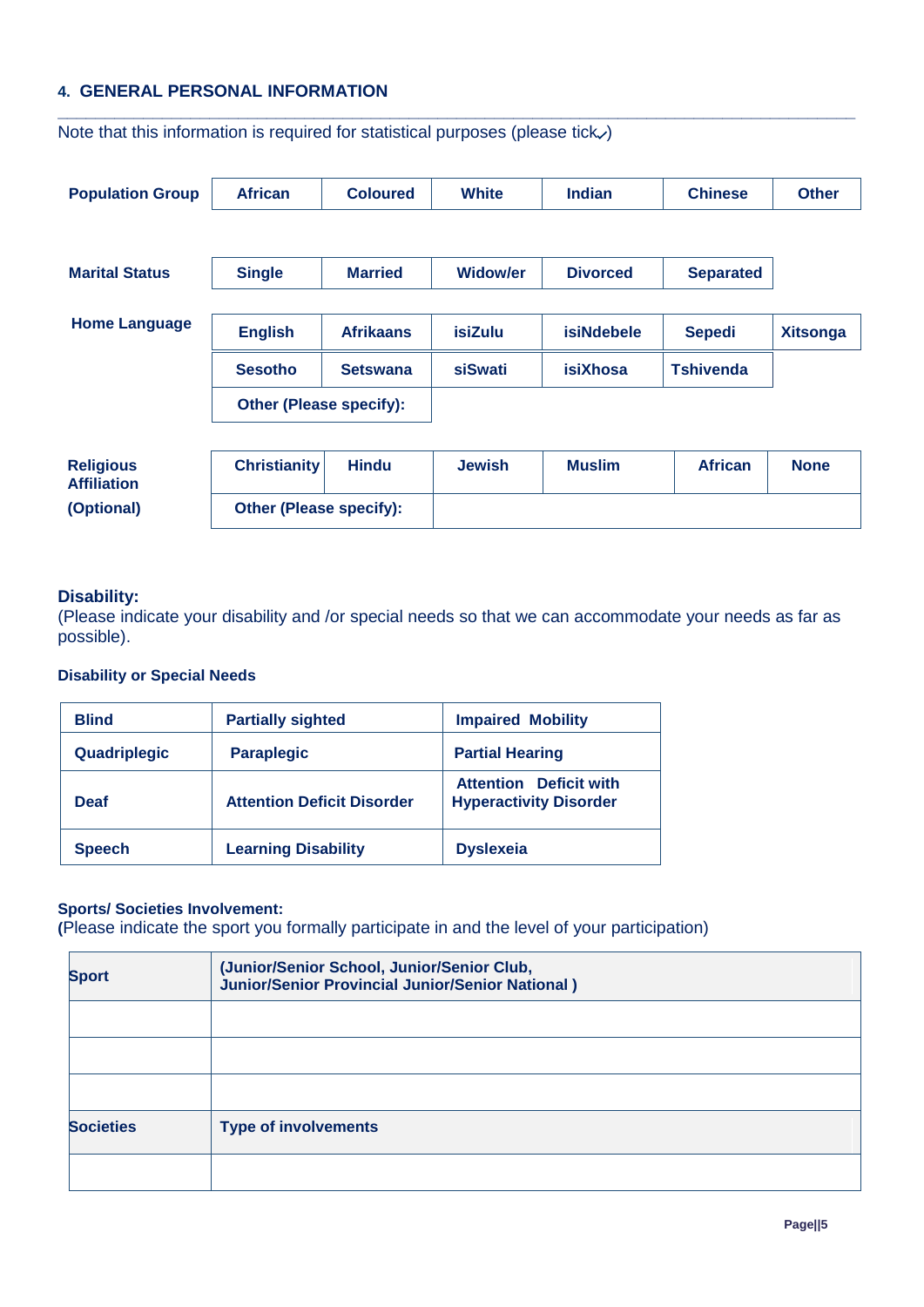| <b>5. NEXT OF KIN DETAILS</b> |  |
|-------------------------------|--|

**\_\_\_\_\_\_\_\_\_\_\_\_\_\_\_\_\_\_\_\_\_\_\_\_\_\_\_\_\_\_\_\_\_\_\_\_\_\_\_\_\_\_\_\_\_\_\_\_\_\_\_\_\_\_\_\_\_\_\_\_\_\_\_\_\_\_\_\_\_\_\_\_\_\_\_\_\_\_\_\_\_\_\_\_**

| <b>Specify Relationship</b><br>(e.g. Mother, Father, etc.) |  |  |  |  |  |  |                    |  |  |  |
|------------------------------------------------------------|--|--|--|--|--|--|--------------------|--|--|--|
| Title (Ms/Mr/Dr/Prof/etc.)                                 |  |  |  |  |  |  |                    |  |  |  |
| <b>Initials</b>                                            |  |  |  |  |  |  |                    |  |  |  |
| <b>Full Names</b>                                          |  |  |  |  |  |  |                    |  |  |  |
| <b>Surname</b>                                             |  |  |  |  |  |  |                    |  |  |  |
| <b>Physical Address</b>                                    |  |  |  |  |  |  |                    |  |  |  |
| <b>City</b>                                                |  |  |  |  |  |  |                    |  |  |  |
| <b>Province</b>                                            |  |  |  |  |  |  |                    |  |  |  |
| <b>Country</b>                                             |  |  |  |  |  |  | <b>Postal code</b> |  |  |  |
| <b>Postal Address</b>                                      |  |  |  |  |  |  |                    |  |  |  |
| <b>City</b>                                                |  |  |  |  |  |  | <b>Postal code</b> |  |  |  |
| <b>Cell Number</b>                                         |  |  |  |  |  |  |                    |  |  |  |
| <b>Home Number</b>                                         |  |  |  |  |  |  |                    |  |  |  |
| <b>Business Number</b>                                     |  |  |  |  |  |  |                    |  |  |  |
| <b>Email Address</b>                                       |  |  |  |  |  |  |                    |  |  |  |
|                                                            |  |  |  |  |  |  |                    |  |  |  |

# **SECTION C ACADEMIC HISTORY**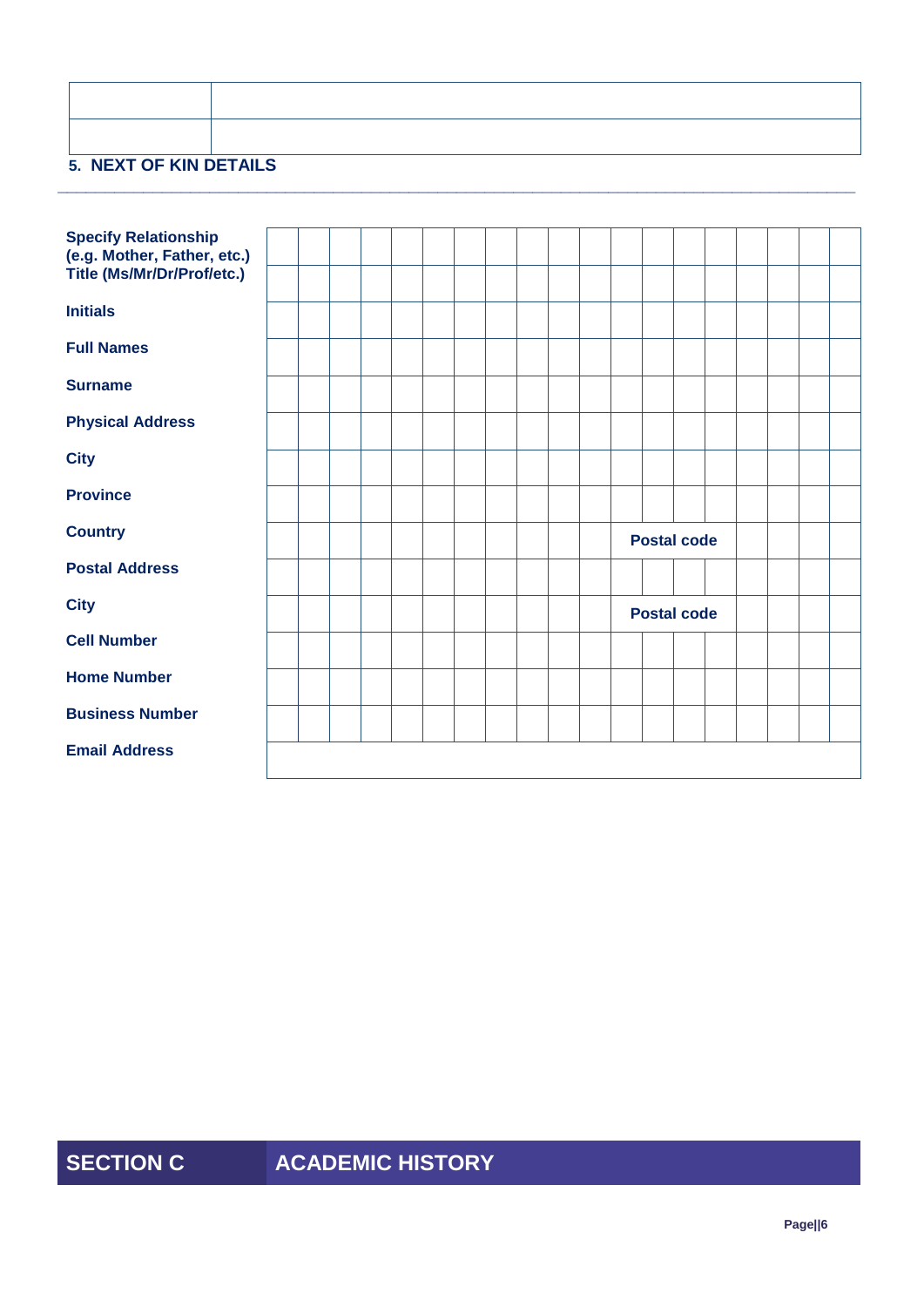### **1. SOUTH AFRICAN QUALIFICATIONS**

# **(a) To be completed by applicants who have completed Grade 12 after 2008**

(Please submit a certified copy of your Grade 12 Certificate)

| <b>School Attended</b>                                     |                |   |                         |   |                               |                         |                                      |               |                                            |                    |  |              |               |
|------------------------------------------------------------|----------------|---|-------------------------|---|-------------------------------|-------------------------|--------------------------------------|---------------|--------------------------------------------|--------------------|--|--------------|---------------|
| <b>Address of School</b>                                   |                |   |                         |   |                               |                         |                                      |               |                                            |                    |  |              |               |
|                                                            |                |   |                         |   |                               |                         |                                      |               |                                            | <b>Postal Code</b> |  |              |               |
| <b>Telephone number</b>                                    |                |   |                         |   |                               |                         |                                      |               |                                            |                    |  |              |               |
| <b>Province</b>                                            |                |   |                         |   |                               |                         |                                      |               |                                            |                    |  |              |               |
| <b>Examination Number</b>                                  |                |   |                         |   |                               |                         |                                      |               |                                            |                    |  |              |               |
| <b>Exam Centre Number</b>                                  |                |   |                         |   |                               |                         |                                      |               |                                            |                    |  |              |               |
| <b>Date of Examination</b>                                 | M              | M | $\overline{\mathbf{Y}}$ | Y | $\overline{Y}$                | $\overline{\mathbf{Y}}$ |                                      |               |                                            |                    |  |              |               |
| <b>Examination Authority</b><br>(Please tick) $\checkmark$ | (DBE)          |   |                         |   |                               |                         | <b>Department of Basic Education</b> |               | <b>Independent Examination Board (IEB)</b> |                    |  |              |               |
|                                                            |                |   |                         |   | <b>Other (Please specify)</b> |                         |                                      |               |                                            |                    |  |              |               |
|                                                            |                |   |                         |   |                               |                         |                                      |               |                                            |                    |  |              |               |
| <b>Subjects passed</b>                                     | <b>Subject</b> |   |                         |   |                               |                         | <b>Level</b>                         | $\frac{9}{6}$ | <b>Subject</b>                             |                    |  | <b>Level</b> | $\frac{9}{6}$ |
|                                                            | 1.             |   |                         |   |                               |                         |                                      |               | 5.                                         |                    |  |              |               |
|                                                            | 2.             |   |                         |   |                               |                         |                                      |               | 6.                                         |                    |  |              |               |
|                                                            | 3.             |   |                         |   |                               |                         |                                      |               | 7.                                         |                    |  |              |               |

**\_\_\_\_\_\_\_\_\_\_\_\_\_\_\_\_\_\_\_\_\_\_\_\_\_\_\_\_\_\_\_\_\_\_\_\_\_\_\_\_\_\_\_\_\_\_\_\_\_\_\_\_\_\_\_\_\_\_\_\_\_\_\_\_\_\_\_\_\_\_\_\_\_\_\_\_\_\_\_\_\_\_\_\_**

**(b) To be completed by applicants who are upgrading or writing Grade 12 in 2020.** (Please submit a certified copy of your Grade 11 final results and latest Grade 12 results if you are upgrading)

**4. 8.**

| <b>School Attended</b>   |  |  |  |  |  |                    |  |  |  |  |  |         |  |  |  |  |  |
|--------------------------|--|--|--|--|--|--------------------|--|--|--|--|--|---------|--|--|--|--|--|
| <b>Address of School</b> |  |  |  |  |  |                    |  |  |  |  |  |         |  |  |  |  |  |
|                          |  |  |  |  |  | <b>Postal Code</b> |  |  |  |  |  |         |  |  |  |  |  |
| <b>Telephone number</b>  |  |  |  |  |  |                    |  |  |  |  |  |         |  |  |  |  |  |
|                          |  |  |  |  |  |                    |  |  |  |  |  | Page  7 |  |  |  |  |  |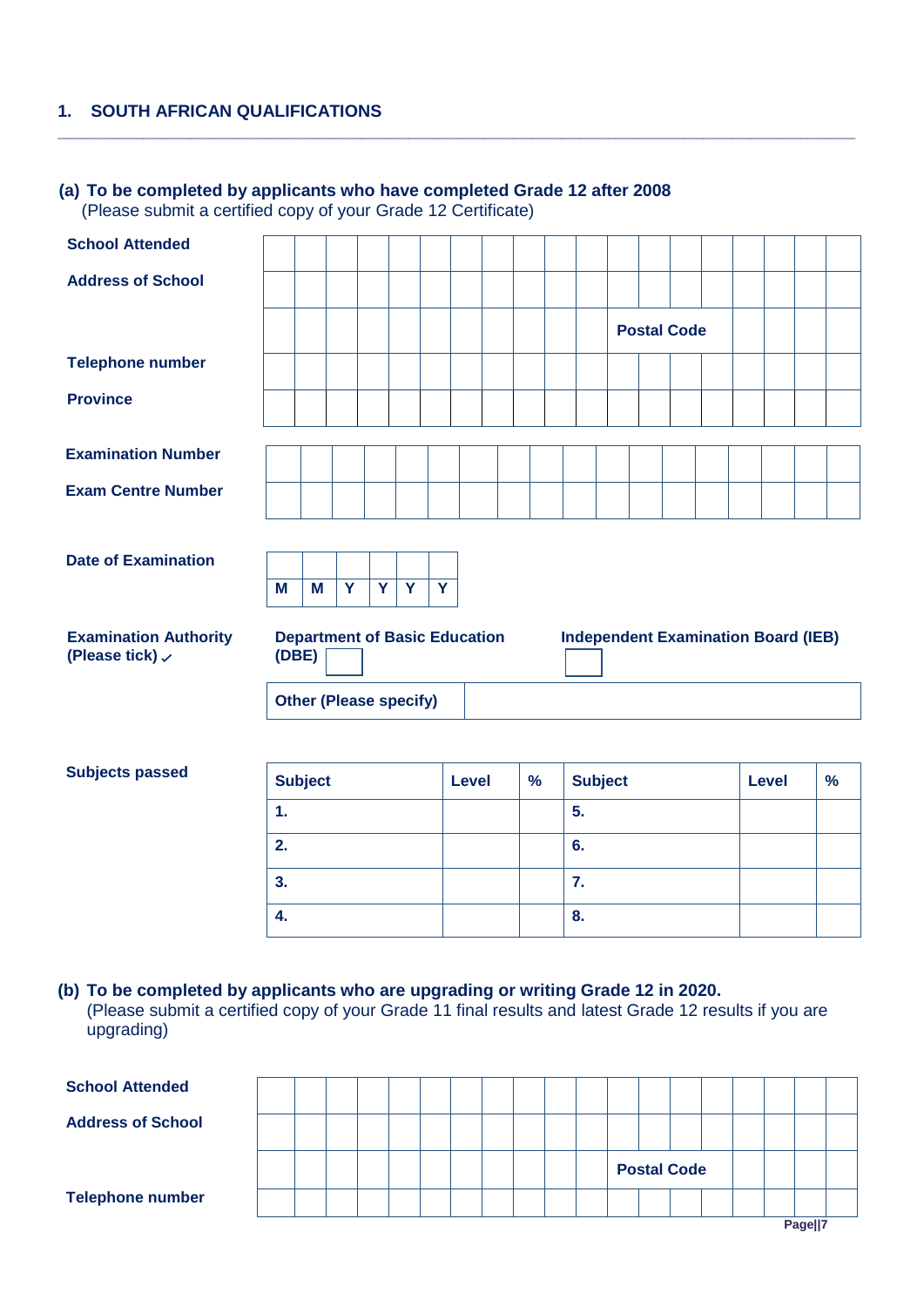| <b>Province</b>                                            |       |   |                               |   |   |                                      |  |  |                                            |  |  |  |  |
|------------------------------------------------------------|-------|---|-------------------------------|---|---|--------------------------------------|--|--|--------------------------------------------|--|--|--|--|
|                                                            |       |   |                               |   |   |                                      |  |  |                                            |  |  |  |  |
| <b>Examination Number</b>                                  |       |   |                               |   |   |                                      |  |  |                                            |  |  |  |  |
| <b>Exam Centre Number</b>                                  |       |   |                               |   |   |                                      |  |  |                                            |  |  |  |  |
|                                                            |       |   |                               |   |   |                                      |  |  |                                            |  |  |  |  |
| <b>Date of Examination</b>                                 |       |   |                               |   |   |                                      |  |  |                                            |  |  |  |  |
|                                                            | M     | M | Y                             | Y | Y | Y                                    |  |  |                                            |  |  |  |  |
| <b>Examination Authority</b><br>(Please tick) $\checkmark$ | (DBE) |   |                               |   |   | <b>Department of Basic Education</b> |  |  | <b>Independent Examination Board (IEB)</b> |  |  |  |  |
|                                                            |       |   | <b>Other (Please specify)</b> |   |   |                                      |  |  |                                            |  |  |  |  |

#### $Subjects$  passed

| <b>Subject</b> | <b>Level</b> | $\frac{9}{6}$ | <b>Subject</b> | <b>Level</b> | $\frac{9}{6}$ |
|----------------|--------------|---------------|----------------|--------------|---------------|
| 1.             |              |               | 5.             |              |               |
| 2.             |              |               | 6.             |              |               |
| 3.             |              |               | 7.             |              |               |
| 4.             |              |               | 8.             |              |               |

### **To be completed by applicants who did the Senior Certificate School Subjects before 2008**

| <b>School Attended</b>   |  |  |  |  |  |                    |  |  |  |
|--------------------------|--|--|--|--|--|--------------------|--|--|--|
| <b>Address of School</b> |  |  |  |  |  |                    |  |  |  |
|                          |  |  |  |  |  | <b>Postal Code</b> |  |  |  |
| <b>Telephone number</b>  |  |  |  |  |  |                    |  |  |  |
| <b>Province</b>          |  |  |  |  |  |                    |  |  |  |

(Please submit a certified copy of your Senior Certificate)

| <b>Examination Number</b> |  |  |  |  |  |  |  |  |  |
|---------------------------|--|--|--|--|--|--|--|--|--|
| <b>Exam Centre Number</b> |  |  |  |  |  |  |  |  |  |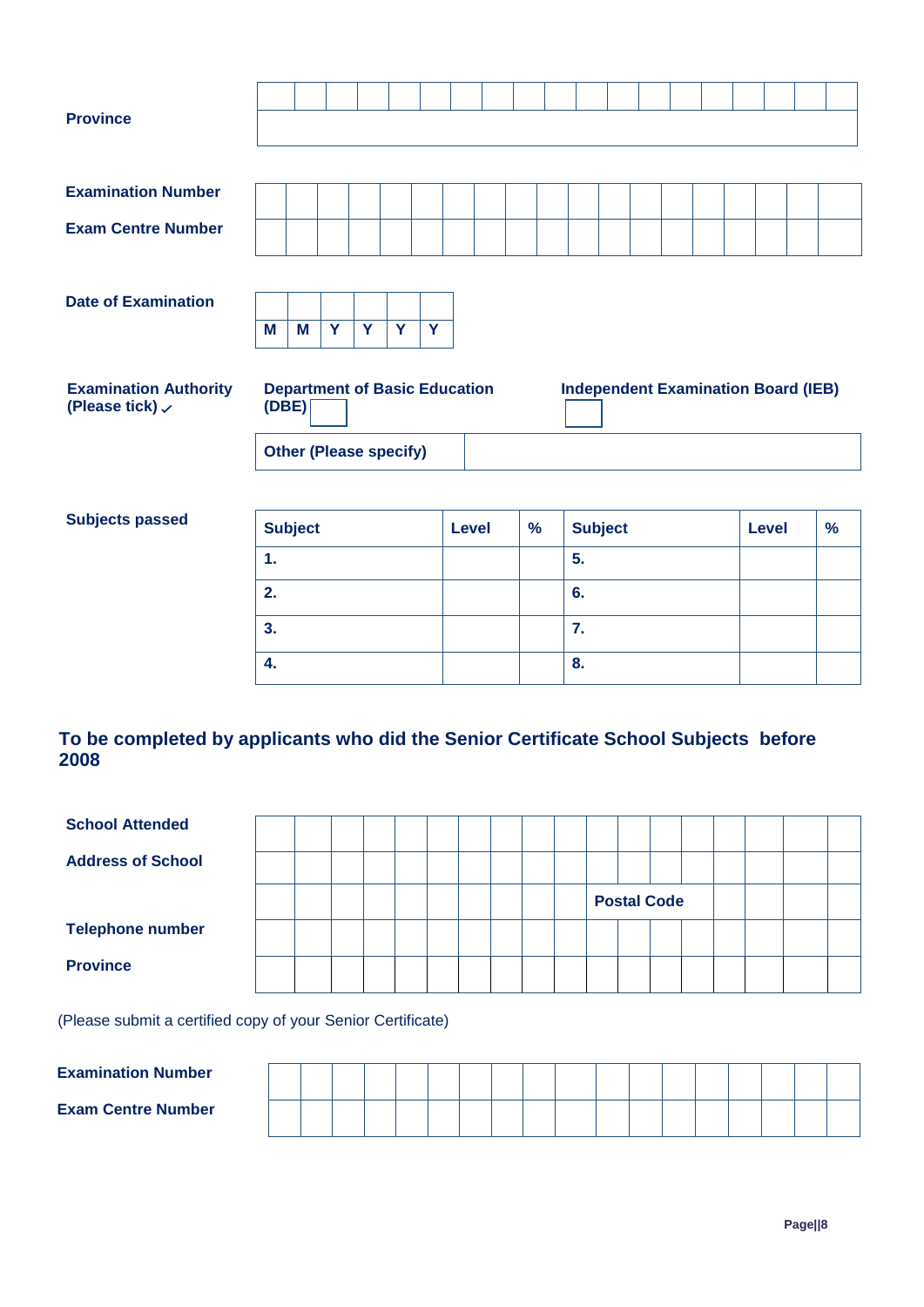#### **Date of Examination**



| <b>Subjects passed</b> | <b>Subject</b> | <b>Symbol</b> | $\frac{9}{6}$ | <b>Subject</b> | <b>Symbol</b> | $\frac{9}{6}$ |
|------------------------|----------------|---------------|---------------|----------------|---------------|---------------|
|                        | 1.             |               |               | 5.             |               |               |
|                        | 2.             |               |               | 6.             |               |               |
|                        | 3.             |               |               | 7.             |               |               |
|                        | 4.             |               |               | 8.             |               |               |

#### **2. APPLICATIONS FROM INTERNATIONAL STUDENTS**

Complete this section only if you are writing or have written an International Qualification and require exemption from the South African Matriculation Board **(Please NOTE it is the students' responsibility to liaise with SAQA/Umalusi in advance for exemption to be able to study at the University of Mpumalanga)**:

Yes | No

**\_\_\_\_\_\_\_\_\_\_\_\_\_\_\_\_\_\_\_\_\_\_\_\_\_\_\_\_\_\_\_\_\_\_\_\_\_\_\_\_\_\_\_\_\_\_\_\_\_\_\_\_\_\_\_\_\_\_\_\_\_\_\_\_\_\_\_\_\_\_\_\_\_\_\_\_\_\_\_\_\_\_\_**

Have you completed your qualification? (Please tick  $\checkmark$ )

|  | If "Yes" please submit copies of school leaving certificates together with your application) |  |
|--|----------------------------------------------------------------------------------------------|--|
|  |                                                                                              |  |

#### **If your final school leaving examinations are still to be written, please complete the section below:**

| M | $M$ $D$ | $\blacksquare$ | Y | Y | $\mathbf v$ |
|---|---------|----------------|---|---|-------------|

#### **Date of Examination Examination Examining Authority**

| <b>O-Level</b><br><b>Subjects</b> | Year | <b>A-Level</b><br><b>Subjects</b> | Year | <b>AS-Level</b><br><b>Subjects</b> | Year | <b>HIGCSE</b><br><b>Subjects</b> | Year | <b>Other (Please</b><br>specify) | Year |
|-----------------------------------|------|-----------------------------------|------|------------------------------------|------|----------------------------------|------|----------------------------------|------|
|                                   |      |                                   |      |                                    |      |                                  |      |                                  |      |
|                                   |      |                                   |      |                                    |      |                                  |      |                                  |      |
|                                   |      |                                   |      |                                    |      |                                  |      |                                  |      |
|                                   |      |                                   |      |                                    |      |                                  |      |                                  |      |
|                                   |      |                                   |      |                                    |      |                                  |      |                                  |      |
|                                   |      |                                   |      |                                    |      |                                  |      |                                  |      |

#### **3. PREVIOUS AND CURRENT HIGHER EDUCATION STUDIES**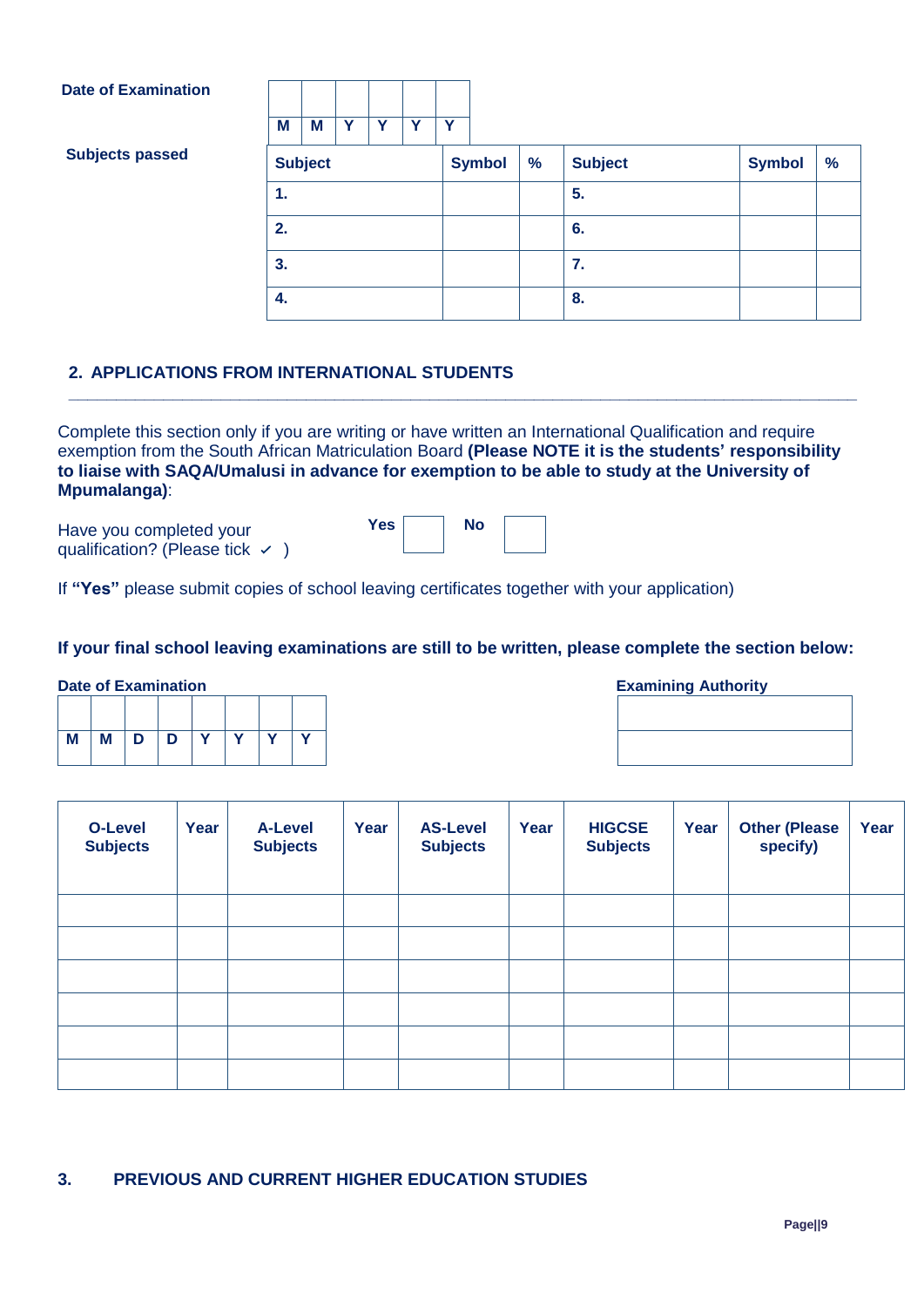Certified copies of academic transcripts and code of conduct must be attached by all applicants. You are required to disclose all tertiary registration, even if you de-registered during the year of study.

**\_\_\_\_\_\_\_\_\_\_\_\_\_\_\_\_\_\_\_\_\_\_\_\_\_\_\_\_\_\_\_\_\_\_\_\_\_\_\_\_\_\_\_\_\_\_\_\_\_\_\_\_\_\_\_\_\_\_\_\_\_\_\_\_\_\_\_\_\_\_\_\_\_\_\_\_\_\_\_\_\_\_\_**

| <b>Study Programme</b><br>(Degree/Diploma/Certificate)                                                                                                                                                                                                                             |  |  |  |  |  |  |  |  |
|------------------------------------------------------------------------------------------------------------------------------------------------------------------------------------------------------------------------------------------------------------------------------------|--|--|--|--|--|--|--|--|
| <b>Institution</b>                                                                                                                                                                                                                                                                 |  |  |  |  |  |  |  |  |
| <b>Student Number</b>                                                                                                                                                                                                                                                              |  |  |  |  |  |  |  |  |
| <b>Full Time /Part time</b>                                                                                                                                                                                                                                                        |  |  |  |  |  |  |  |  |
| <b>Dates of Registration</b>                                                                                                                                                                                                                                                       |  |  |  |  |  |  |  |  |
| <b>Dates of Graduation</b><br>(If Applicable)                                                                                                                                                                                                                                      |  |  |  |  |  |  |  |  |
| $\mathbf{a}$ and $\mathbf{b}$ are the contract of the contract of the contract of the contract of the contract of the contract of the contract of the contract of the contract of the contract of the contract of the contract of the<br>$\sim$ $\sim$ $\sim$ $\sim$ $\sim$ $\sim$ |  |  |  |  |  |  |  |  |

**Status: P (Passed); F (Failed); C (Still to complete /results not available); Z (Cancelled)**

If you have more more than one qualification, kindly use a separate page*.*

## **SECTION D PAYMENT**

#### **1. DETAILS OF THE PERSON LIABLE FOR THE SETTLEMENT OF FEES ( This information is compulsory)**

**\_\_\_\_\_\_\_\_\_\_\_\_\_\_\_\_\_\_\_\_\_\_\_\_\_\_\_\_\_\_\_\_\_\_\_\_\_\_\_\_\_\_\_\_\_\_\_\_\_\_\_\_\_\_\_\_\_\_\_\_\_\_\_\_\_\_\_\_\_\_\_\_\_\_\_\_\_\_\_\_\_\_\_**

| <b>Specify relationship</b><br>(Mother, Father, etc.) |  |  |  |  |  |      |               |  |  |
|-------------------------------------------------------|--|--|--|--|--|------|---------------|--|--|
| (Title Ms/Mr/Dr/Prof/etc.)                            |  |  |  |  |  |      |               |  |  |
| <b>Initials</b>                                       |  |  |  |  |  |      |               |  |  |
| <b>Full Names</b>                                     |  |  |  |  |  |      |               |  |  |
| <b>Surname</b>                                        |  |  |  |  |  |      |               |  |  |
| <b>Physical Address</b>                               |  |  |  |  |  |      |               |  |  |
| <b>City</b>                                           |  |  |  |  |  |      |               |  |  |
| <b>Province</b>                                       |  |  |  |  |  |      |               |  |  |
| <b>Country</b>                                        |  |  |  |  |  | code | <b>Postal</b> |  |  |
| <b>Postal Address</b>                                 |  |  |  |  |  |      |               |  |  |
| <b>City</b>                                           |  |  |  |  |  |      |               |  |  |
| <b>Postal Code</b>                                    |  |  |  |  |  |      |               |  |  |
| <b>Cell Number</b>                                    |  |  |  |  |  |      |               |  |  |
| <b>Business Number</b>                                |  |  |  |  |  |      |               |  |  |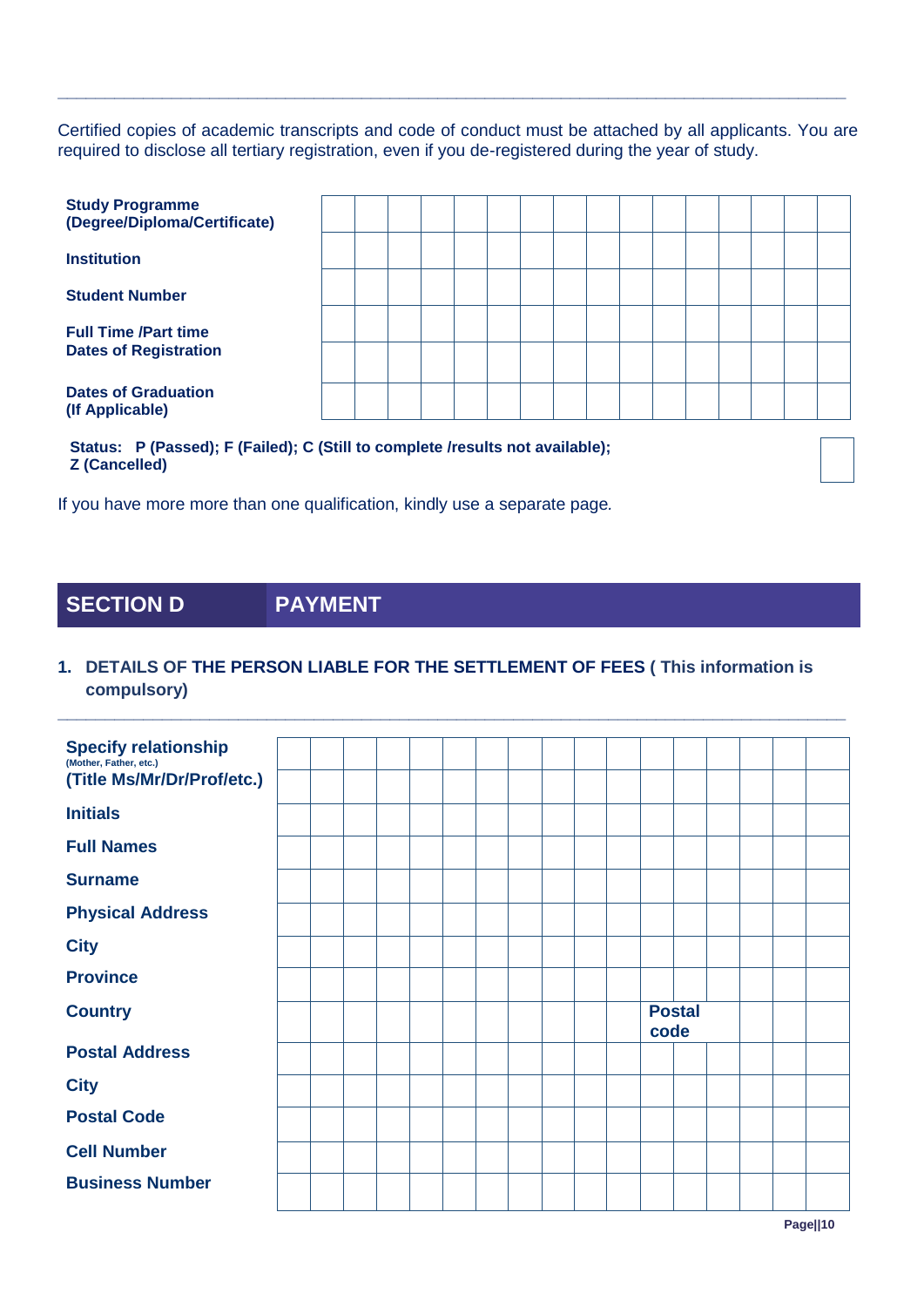I all the settle all the settle all the settle all the settle all the settle all the settle all the settle all tuition and miscellaneous fees due to the University by the due date. I may make suitable arrangements to settle the outstanding fees as per the University's Credit Policy as stipulated by the National Credit Regulator. If I do not settle the fees by the due date, I will pay interest at the rate prescribed by the University. I also consent to the University imposing credit control restrictions if the debt is not settled.

\_\_\_\_\_\_\_\_\_\_\_\_\_\_\_\_\_\_\_\_\_\_\_\_\_\_\_\_\_\_\_\_\_ \_\_\_\_\_\_\_\_\_\_\_\_\_\_\_\_\_\_\_\_\_\_\_\_\_

**\_\_\_\_\_\_\_\_\_\_\_\_\_\_\_\_\_\_\_\_\_\_\_\_\_\_\_\_\_\_\_\_\_\_\_\_\_\_\_\_\_\_\_\_\_\_\_\_\_\_\_\_\_\_\_\_\_\_\_\_\_\_\_\_\_\_\_\_\_\_\_\_\_\_\_\_\_\_**

**Signature Date**

### **2. APPLICATION FEE AND PAYMENT**

A non-refundable application fee is payable on submission of the application form.

- SA citizens : R150
- SADC citizens : R150
- Citizens of other African countries : R350
- Citizens of countries outside Africa : R500
- Reference : Student number

#### Methods of Payment:

Kindly deposit the exact amount into the University's account:

- Bank Name : Standard Bank
- Account name : University of Mpumalanga.
- Account Number : 333270347
- Branch code : 052852

*(Please attach a copy of the deposit slip or proof of payment).*

- All cheques /postal orders/bank drafts must be made out to the University of Mpumalanga. The applicant's name and surname must be written on the back.
- For EFTs, use the applicant's Student Number as the reference (Please attach proof of payment).

## **SECTION E LEGAL DECLARATION OF INDEMNITY AND UNDERTAKING**

Applicants under the age of 18 years must be assisted by their parent or guardian.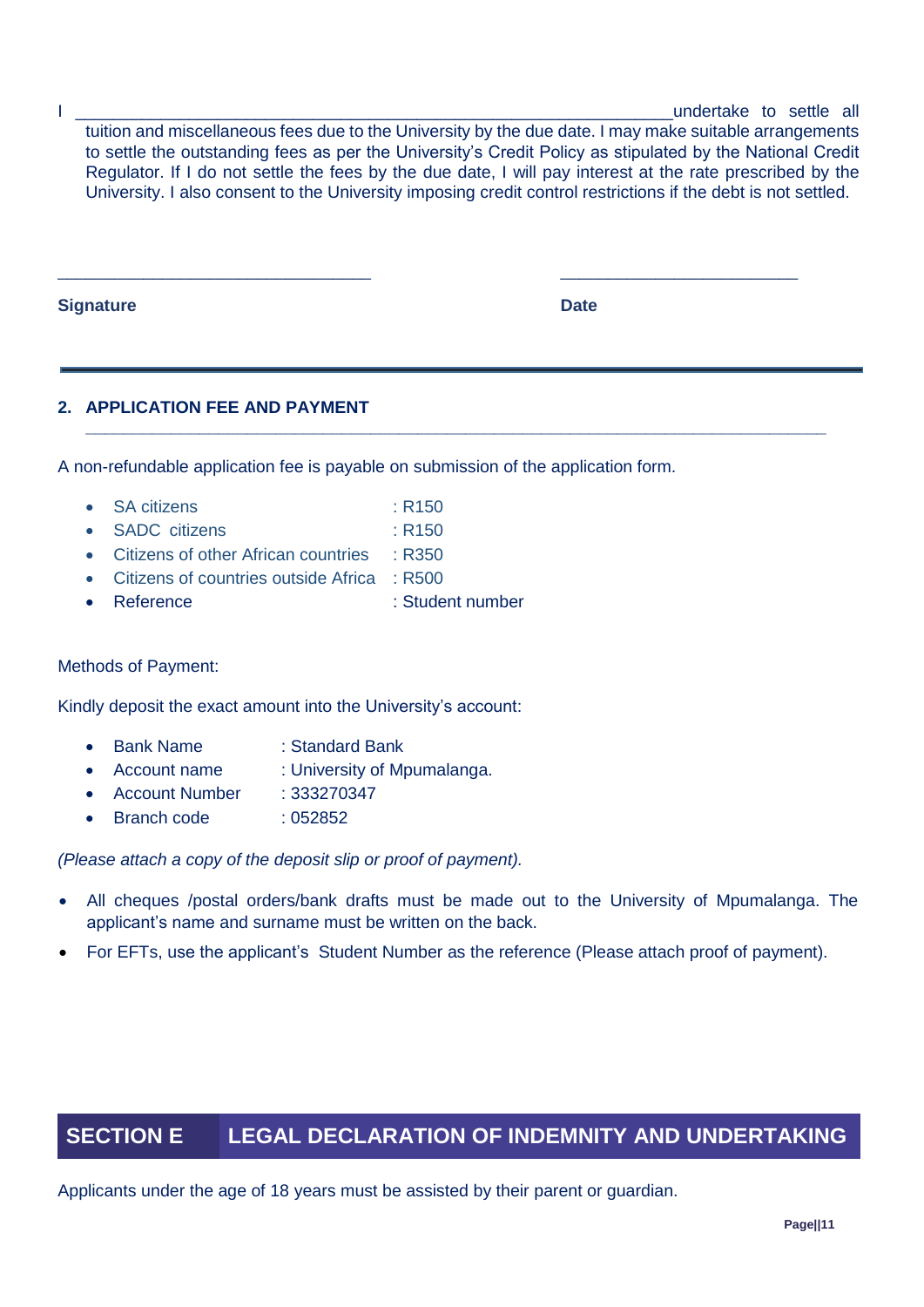**Page||12**

#### **I, THE APPLICANT AND PARENT / GUARDIAN / NEXT OF KIN OF THE APPLICANT,**

Acknowledge that the University does not accept responsibility for damage or loss in respect of property of the applicant brought onto University premises by the applicant.

Do hereby indemnify the University in respect of any damage (s) caused by the applicant to the property of third parties or any injuries/damages to the applicant, whether on or off the University premises, as a result of the applicant's actions either whilst on the University premises or whilst engaged in any activity related to the University.

Undertake, to be bound by the rules and regulations of the University, including the rules and regulations of any University residence, club or society to which I may be admitted or become a member and by any requirements or conditions prescribed by the University as a prerequisite to my registration..

Certify that the information provided in this form and all supporting documentation is accurate and acknowledge that any misrepresentation as a result of furnishing any false information or withholding of information, may result in the application being nullified or voidable at the discretion of the university without predudice to its rights.

Declare that I have furnished the University with all the information necessary to make an informed decision about my admission.Undertake to pay all the fees, charges and equipment surcharges payable to the University as they fall due for payment for any period for which I am or may become a registered student of the University.

Consent to my examination results being made available to the relevant bursary donor(s) and / or lenders.

Permit the University to share my information with third parties (Tick with X)

| YES |  |
|-----|--|
| NΟ  |  |

#### **(For international students ONLY)**

Agree that where documents must be translated from another language, the University will only accept translations from an officially authorised translator.

 $\_$  , and the set of the set of the set of the set of the set of the set of the set of the set of the set of the set of the set of the set of the set of the set of the set of the set of the set of the set of the set of th

**Signature of Applicant Date** 

(If the applicant is under the age of 18 years, he/she should be assisted by a parent/guardian/next of kin). Full name of parent/guardian/next of kin – please PRINT.

**First Name(s) Last Name/Surname**

**Signature of parent/legal guardian discrete that the Date** 

 $\_$  , and the set of the set of the set of the set of the set of the set of the set of the set of the set of the set of the set of the set of the set of the set of the set of the set of the set of the set of the set of th

 $\_$  , and the set of the set of the set of the set of the set of the set of the set of the set of the set of the set of the set of the set of the set of the set of the set of the set of the set of the set of the set of th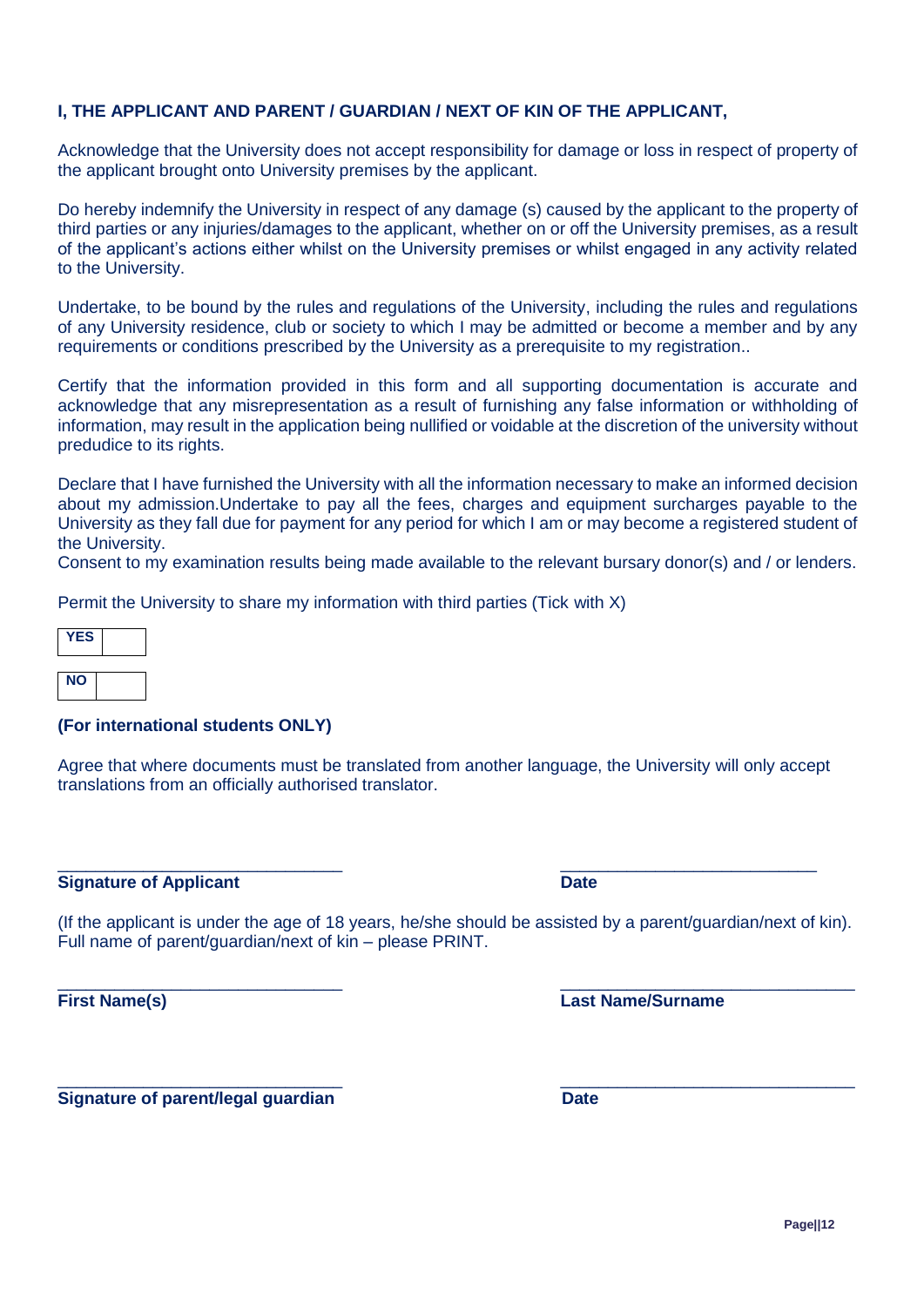# **SECTION F CHECK LIST**

### **Applicants must ensure that ALL listed documents are attached to the application form (Mark with a tick )**

| <b>DOCUMENTS TO BE ATTACHED</b>                                                                                                                                                                                                 | (Mark with a tick $\checkmark$ ) |
|---------------------------------------------------------------------------------------------------------------------------------------------------------------------------------------------------------------------------------|----------------------------------|
| Have you completed all pages of this booklet?                                                                                                                                                                                   |                                  |
| Have you attached your Certified ID Copy/Passport?                                                                                                                                                                              |                                  |
| Have you attached Certified Copies of your National Senior Certificates (NSC)?<br>(Applicants who are upgrading or have Completed their Grade 12)                                                                               |                                  |
| Have you attached your Grade 11 Results?<br>(Applicants who have not written Grade 12 mid-year examinations in 2021)                                                                                                            |                                  |
| Have you attached Certified Copies of academic transcripts and proof of<br>satisfactory conduct?<br>(Applicants who are from another Higher Education Institution or have<br>completed other higher education qualification[s]) |                                  |
| Have you attached your Exemption Documents from the Matriculation Board<br><i>(Foreign qualification)</i>                                                                                                                       |                                  |
| Has your parent/legal guardian signed Section F?                                                                                                                                                                                |                                  |
| Have you attached your parent /legal guardian/funder ID and Certified Copy of<br>payslip?                                                                                                                                       |                                  |
| Have you signed Section G?                                                                                                                                                                                                      |                                  |
| Have you enclosed the proof of payment (application fee)?                                                                                                                                                                       |                                  |
| If applying for a place in residence: have you completed the residence application<br>form?                                                                                                                                     |                                  |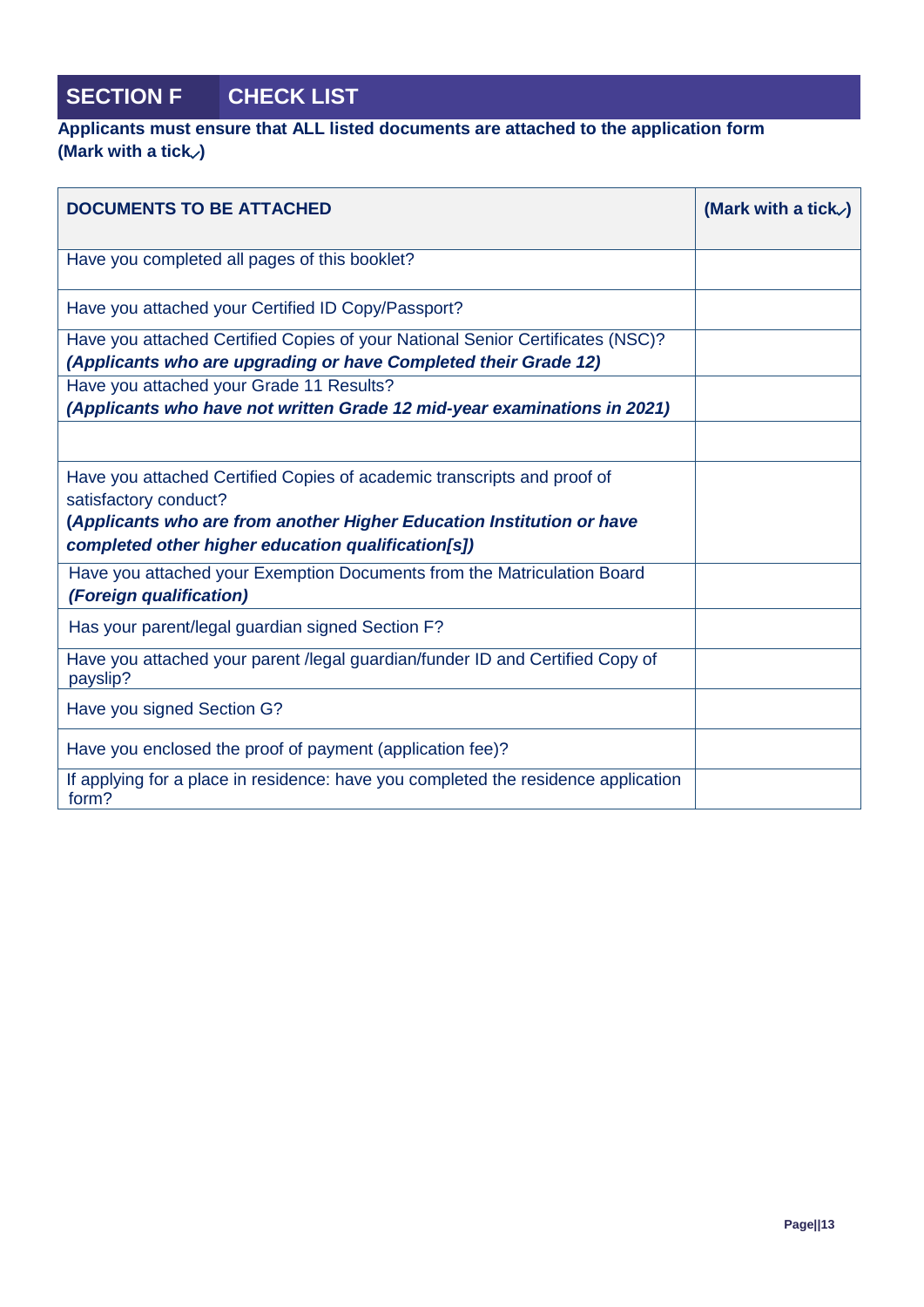# **FOR OFFICE USE ONLY**

Student Number……………………………

| <b>Academic Application</b> | <b>Description</b> | <b>Status (Accepted/Not</b><br>accepted/Pending) |
|-----------------------------|--------------------|--------------------------------------------------|
| 1 <sup>st</sup> Choice      |                    |                                                  |
| 2 <sup>nd</sup> Choice      |                    |                                                  |

| All required documents<br>attached?                    | <b>Yes</b> | <b>No</b> |                   |
|--------------------------------------------------------|------------|-----------|-------------------|
| <b>Application Fee received</b>                        | <b>Yes</b> | <b>No</b> |                   |
| Form captured by                                       |            |           |                   |
| <b>Staff number</b>                                    |            |           |                   |
| <b>Name</b>                                            |            |           | <b>Date Stamp</b> |
| Signature                                              |            |           |                   |
| <b>Date</b>                                            |            |           |                   |
|                                                        |            |           |                   |
| Accepted                                               | <b>Yes</b> | <b>No</b> |                   |
|                                                        |            |           |                   |
| If not accepted (Give<br>brief reason(s)               |            |           |                   |
| <b>Conditionally Accepted</b>                          | <b>Yes</b> | <b>No</b> |                   |
|                                                        |            |           |                   |
| Give brief reason(s) for<br>conditional acceptance     |            |           |                   |
| Have you completed an<br>application for<br>residences | <b>Yes</b> | <b>No</b> |                   |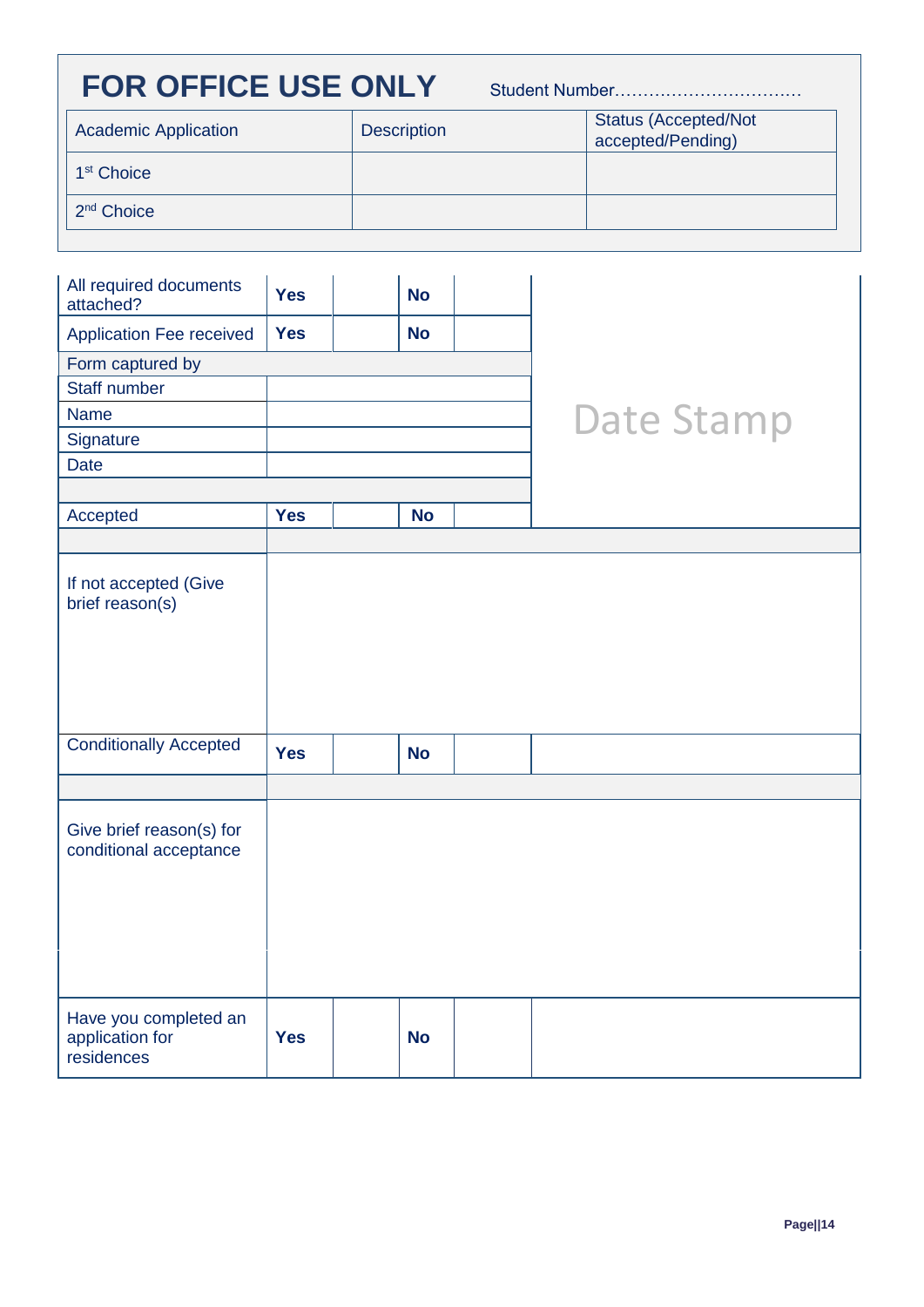## **SECTION G APPLICATION FOR UNIVERSITY ACCOMMODATION**

Application for on-campus residence accommodation should be made at the time of academic application. Please note: The University will have limited on-campus residence accommodation space. This will generally be single or shared accommodation and will only be available to students registered on a full-time basis. Student Housing assists students with a list of accredited private accommodation, which is available on the University website for their consideration.

The application form for residences is attached below for your convenience. For more information on student residences contact: Mr Manelisi Kilani at (013) 002 0030 or via email: [residences@ump.ac.za.](mailto:residences@ump.ac.za)

[Applications](mailto:Applications) should be directed to [residences@ump.ac.za.](mailto:residences@ump.ac.za) For more information on student accoomodation you can visit [www.ump.ac.za.](http://www.ump.ac.za/)

--------------------------------------------------------------------------------------------------------------------------------------------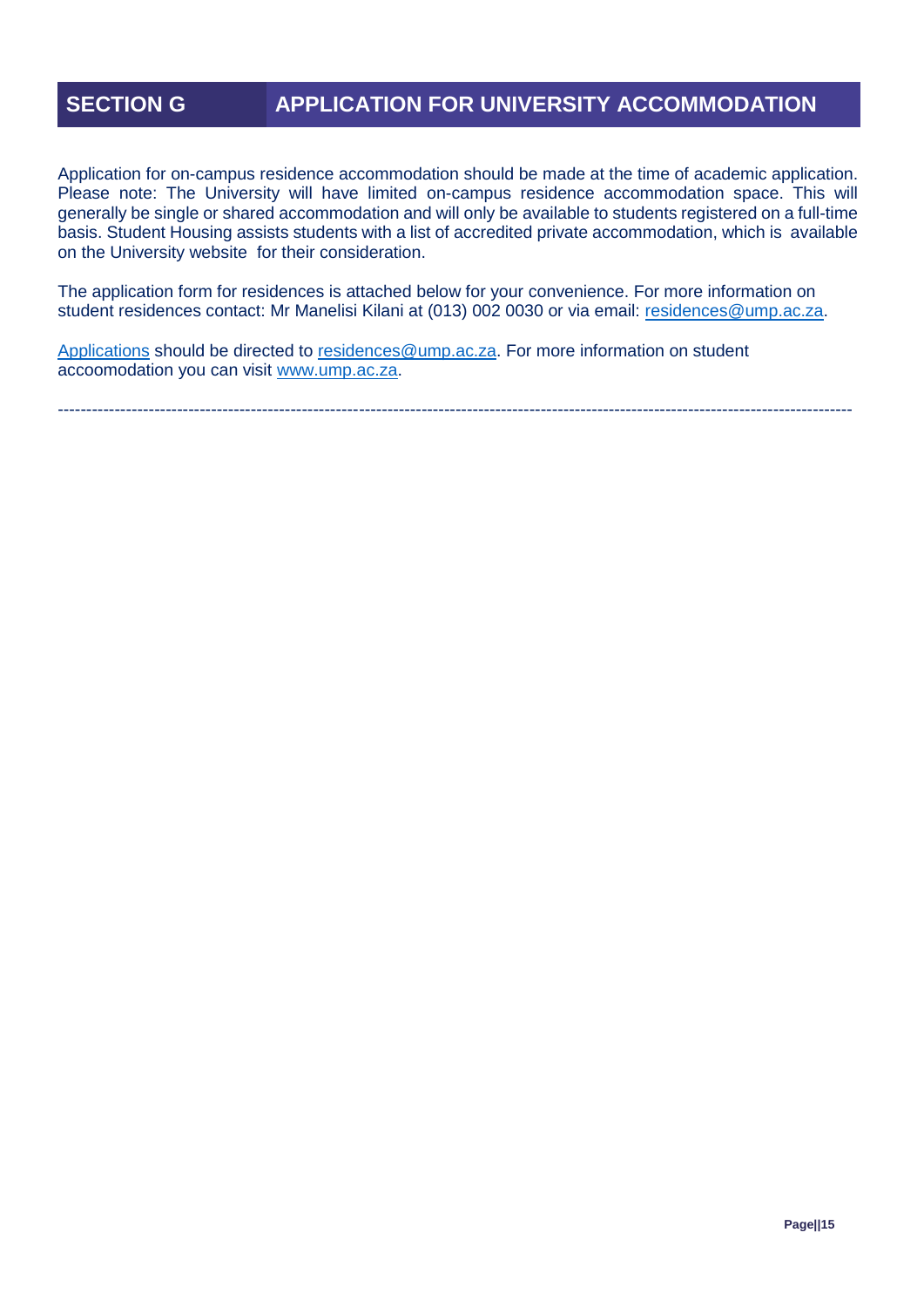

# **UNIVERSITY ACCOMMODATION APPLICATION FORM FOR 2022**

# **SECTION A: APPLICANT DETAILS**

| <b>Title</b>                     |  | <b>Surname</b> |           |         |                                       |  | <b>Initials</b>    |  |
|----------------------------------|--|----------------|-----------|---------|---------------------------------------|--|--------------------|--|
|                                  |  |                |           |         |                                       |  |                    |  |
| <b>Full names</b>                |  |                |           |         |                                       |  |                    |  |
| ID/Passport No                   |  |                |           |         | Gender                                |  |                    |  |
| Physical<br>address              |  |                |           |         |                                       |  |                    |  |
| Town                             |  |                |           |         |                                       |  | <b>Postal Code</b> |  |
| Province                         |  |                |           | Country |                                       |  |                    |  |
| Postal address                   |  |                |           |         |                                       |  |                    |  |
| Town                             |  |                |           |         |                                       |  | Postal code        |  |
| Do you have a<br>disability?     |  | Yes            | <b>No</b> |         | If yes, state<br>nature of disability |  |                    |  |
| Student cell-phone No            |  |                |           |         | Email address:                        |  |                    |  |
| Alternative cell-phone<br>number |  |                |           |         | Alternative email address:            |  |                    |  |

| <b>SECTION B: ACCOMMODATION DETAILS</b> |  |                         |  |                      |  |                |  |           |  |
|-----------------------------------------|--|-------------------------|--|----------------------|--|----------------|--|-----------|--|
| Qualification applied for:              |  |                         |  |                      |  |                |  |           |  |
|                                         |  |                         |  | Postgraduate         |  |                |  |           |  |
| Undergraduate                           |  | <b>Advanced Diploma</b> |  | Honours/Postgrad dip |  | <b>Masters</b> |  | Doctorate |  |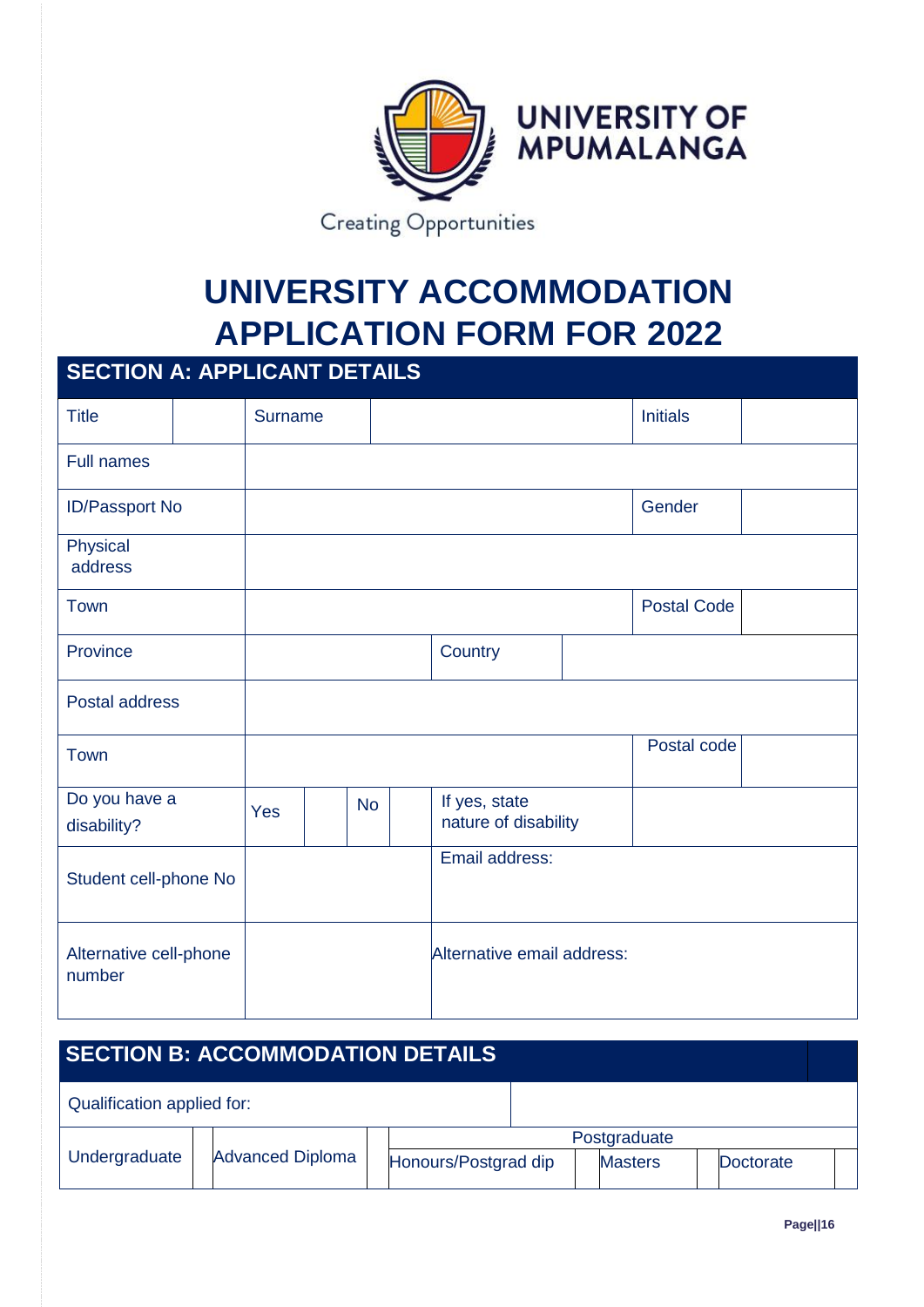| Level of study in 2022 (e.g. $2nd$ year)               |                         |                              |  |
|--------------------------------------------------------|-------------------------|------------------------------|--|
| Type of preferred accommodation                        | Single<br>room          | <b>Shared double</b><br>room |  |
| Type of preferred residence                            | <b>New</b><br>residence | <b>Existing residence</b>    |  |
| Would you prefer a University catered accommodation? ? | <b>YES</b>              | <b>NO</b>                    |  |

*NB: First year students will be accommodated preferably in double rooms - sharing.* 

# **SECTION C: READ THE CONDITIONS BELOW**

- 1. Application for UMP accommodation does not guarantee you a place in the residences.
- 2. Accommodation type preference does not guarantee that you will be allocated according to your preference.
- 3. The accommodation fees for 2022 have not yet been finalised. The 2021 accommodation fees, for your information, were as follows:

|                      | <b>Established residences</b> | Newly built residences |                           |  |  |  |  |
|----------------------|-------------------------------|------------------------|---------------------------|--|--|--|--|
| Single room          | Double room                   | Single room            | <b>Shared Double room</b> |  |  |  |  |
| R <sub>16</sub> ,981 | R <sub>11</sub> , 077         | R21,288                | R <sub>13</sub> ,862      |  |  |  |  |

Cost for meals for 2021 catered accommodation was R33,348 and R26,163 for selfcatering.

Kindly note that, while awaiting for your funder to confirm funding an initial residence payment will be required, where necessary.

- 4. The accommodation fees do not include the fees for meals, which are charged separately, except for catered accommodation, which costs up to R55,700 inclusive.
- 5. Student Housing only considers academically registered students for accommodation.
- 6. Applicants undertake to abide by all the UMP rules and regulations [\(Click here\)](https://www.dropbox.com/s/ouvxu80vf44lem1/STUDENT%20HOUSING%20HANDBOOK%20%289%29.pdf?dl=0) governing the residences.
- 7. Only duly completed forms shall be considered.
- 8. The outcome of your application for accommodation will be communicated to you via I-enabler, SMS, , and/or email. Ensure that your cell-phone and email address are written clearly and in use all the time.
- 9. The closing date for application for University accommodation is 30 October 2021.

# **SECTION D: DECLARATION**

I, the undersigned, hereby agree that I understand and accept the above conditions as stipulated.

Applicant's signature: ……………………………………………… Date: …………………………